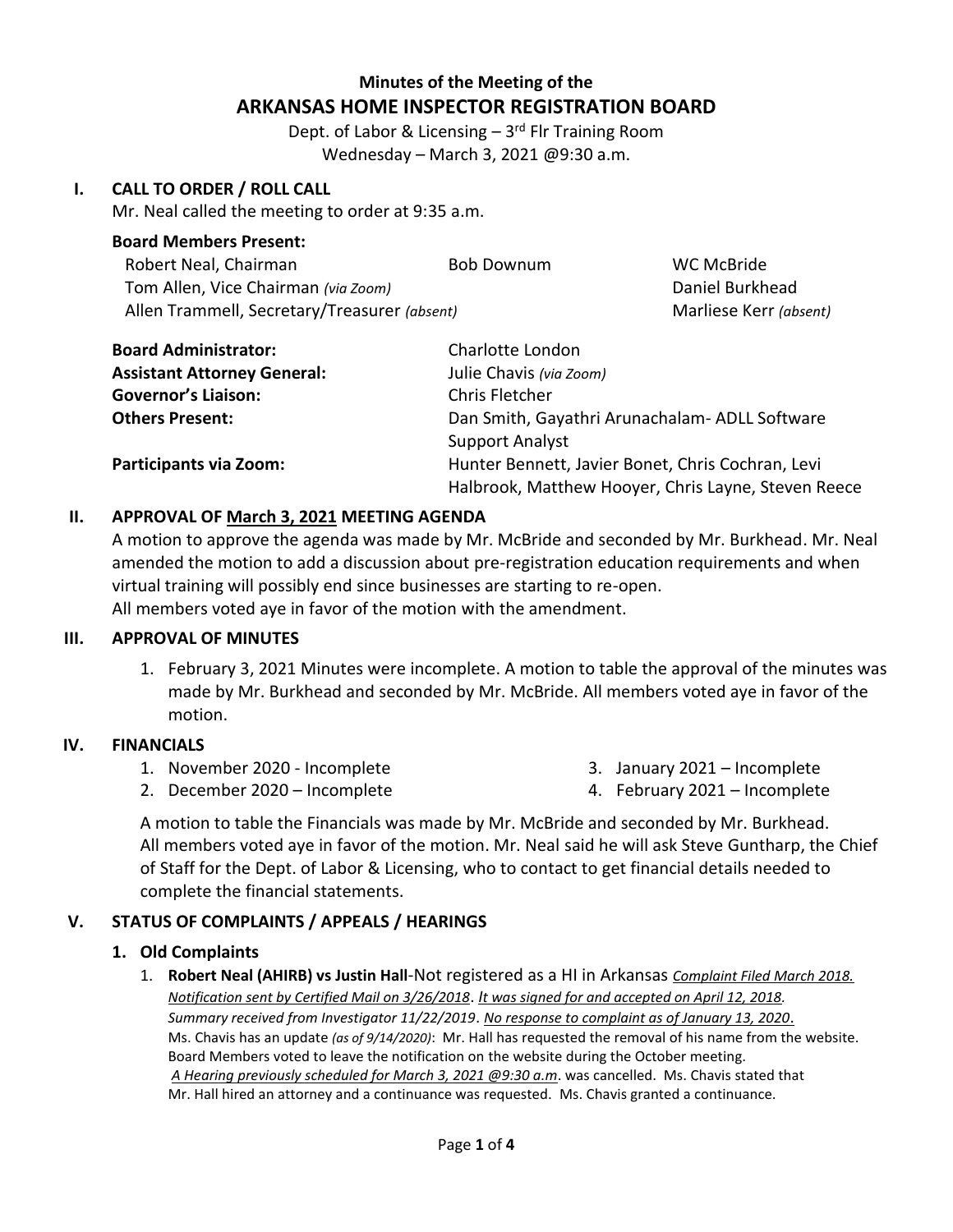- 2. **202001-02** *Complaint Filed January 2020. Notification to HI sent by Certified Mail on 2/14/2020*. *The home inspector has responded and the complaint has been turned over to the Complaint Investigator. Summary received from Investigator on 3/2/2020. Recommendation: Dismissal of Complaint. Complainant has requested an appeal of the decision & would like to appear before the Board when physical meetings resume.* Ms. Chavis will contact the complainant to see if they still want to appear before the Board.
- 3. **202004-05** *Complaint Filed April 2020. Notification to HI sent by Certified Mail 4/3/2020. Summary received from Investigator on 5/15/2020. Ms. Chavis said the complainant wants the Board to continue with the investigation even though a lawsuit has been filed. The Board will move forward with this complaint to protect the consumer. A Hearing is scheduled for February 3, 2021. Request for Continuance rec'd 12/31/2020.* A hearing has been tentatively scheduled for July 7, 2021.
- 4. **202005-06** *Complaint Filed May 2020. Notification to HI sent by Certified Mail 5/15/2020. Certified letter was received by recipient on 5/22/2020. Summary received from Investigator on 6/11/2020. Ms. Chavis has received the signed Consent Agreement. A Hearing is scheduled for February 3, 2021. Hearing Cancelled. The Home Inspector signed the Consent Agreement, but he has not paid the Civil Penalty Fine.* No update.
- 5. **202011-10** *Complaint Filed November 2020. Notification to HI sent by Certified Mail 11/17/2020*. Response from HI received 12/09/2020. Complaint given to Investigator 12/17/2020. Summary received January 7, 2021. Consent Agreement signed 2/14/2021, Civil Penalty fine paid 3/1/2021. Closed.
- 6. **202012-11** *Complaint Filed December 2020. Notification to HI mailed 12/18/2020.* Response from HI received 12/21/2020. Complaint turned over to Investigator 12/29/2020. Summary received January 7, 2021. Ms. Chavis reported that the complaint was dismissed and all parties have been notified.

### **2. New Complaints**

1. **202012-12** - *Complaint originally Filed December 2020, but it was returned because it was not notarized. Notification to HI sent by Certified Mail 01/11/2021.* HI signed for and received Certified Letter on January 14, 2021, but has not responded. Complaint turned over to Investigator 2/26/2021. Ms. London reported a second complaint had been received from the complainant against this home inspector. Ms. Chavis advised that the second complaint could be handled as an addendum to the original complaint. The second complaint will be turned over to the Investigator.

### **3. Hearings**

a. March 3, 2021 - Cancelled

## **VI. REVIEW OF NEW APPLICANTS /**

### **A. New Applicants**

Mr. Allen had to leave the meeting at 9:54 a.m. due to the Zoom audio not being very clear which made it difficult to hear meeting participants. There were still enough Board Members present for a quorum.

- 1. **Hunter Bennett** Approved on a motion by Mr. Downum with a second by Mr. Burkhead. All members voted aye in favor of the motion.
- 2. **Javier Bonet** Approved on a motion by Mr. Downum with a second by Mr. Burkhead. All members voted aye in favor of the motion.
- 3. **Danny Cato** Approved on a motion by Mr. Downum with a second by Mr. McBride. All members voted aye in favor of the motion.
- 4. **Shane Colquitt** Approved on a motion by Mr. Burkhead with a second by Mr. McBride. All members voted aye in favor of the motion.
- 5. **Ian Hallum** Approved on a motion by Mr. Burkhead with a second by Mr. McBride. All members voted aye in favor of the motion.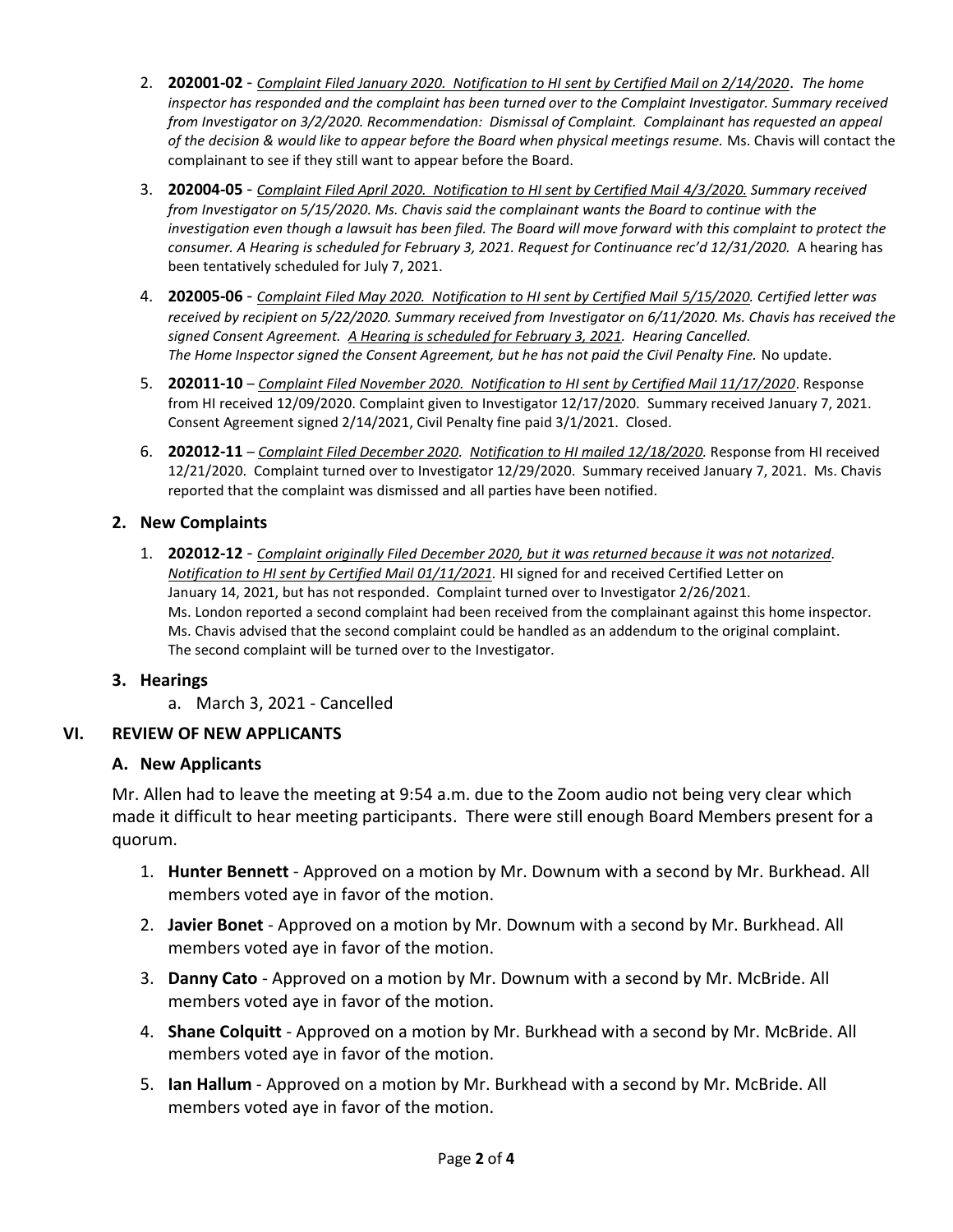- 6. **Matthew Hooyer** Approved on a motion by Mr. Burkhead with a second by Mr. McBride. All members voted aye in favor of the motion.
- 7. **Chris Layne** A motion was made for approval by Mr. McBride with a second by Mr. Downum. Mr. McBride said the applicant had requested a waiver because more than twelve (12) months had passed since he had completed the pre-licensing training. After discussion the motion was amended to approve with the requirements that Mr. Layne (1) complete 4 hours of CE classes on Report Writing and Standards of Practice for Arkansas and (2) submit his first three (3) feepaid home inspection reports. Mr. Layne must complete these requirements within the first six (6) months of being licensed. All members voted aye in favor of the amended motion.
- 8. **Steven Reece** Approved on a motion by Mr. McBride with a second by Mr. Burkhead. All members voted aye in favor of the motion.
- 9. **Tiffany Spanke** Approved on a motion by Mr. McBride with a second by Mr. Burkhead. All members voted aye in favor of the motion.

### **VII. CONTINUING EDUCATION / PRE-REGISTRATION COURSES**

### **A. CONTINUING EDUCATION**

1. **McKissock 100% Education** – (20) Online CE Courses Mr. McBride requested that action on the McKissock continuing education courses be tabled until next month. Additional time is needed for review of the courses.

### **B. PRE-REGISTRATION**

1. NONE.

### **VIII. NEW BUSINESS**

- 1. **SB 1553** There was a discussion about the intent of this Bill. Ms. Chavis explained this Bill is new and she would review it to see how it might impact AHIB. She pointed out that AHIB does not currently have an apprenticeship training program.
- 2. **Bill Track Reports** Board members did not have any questions or comments about the Bills included in this report.
- 3. **Dept. of Labor – Indirect Transfers / Shared Services** Mr. Neal stated he would contact the Chief of Staff, Mr. Steve Guntharp to see who these questions should be directed to.
- 4. **Rule Changes for Apprenticeship Training Program** No Update

## **IX. OLD BUSINESS**

- 1. **Office Security** Email about inoperable office door lock sent to Chief of Staff on Friday, February 26, 2021. Ms. London reported there has been no response to this email.
- 2. **Step Increases for Board Administrator** A letter from the Board has been sent to the Secretary of Labor & Licensing with the Board's recommendation.

## **X. ADMINISTRATOR'<sup>s</sup> UPDATE to BOARD MEMBERS**

- 1. Website is being updated by IT. Ms. London told the Board that she is working on revising forms with new logo and address changes. IT is updating the Dept. of Labor & Licensing website to include the Board's website. She said it is hard to find the time to update all the forms and add the new logo while also trying to complete other responsibilities.
- 2. Bureau of Legislative Research audit for FY19 and FY20 is now in progress.